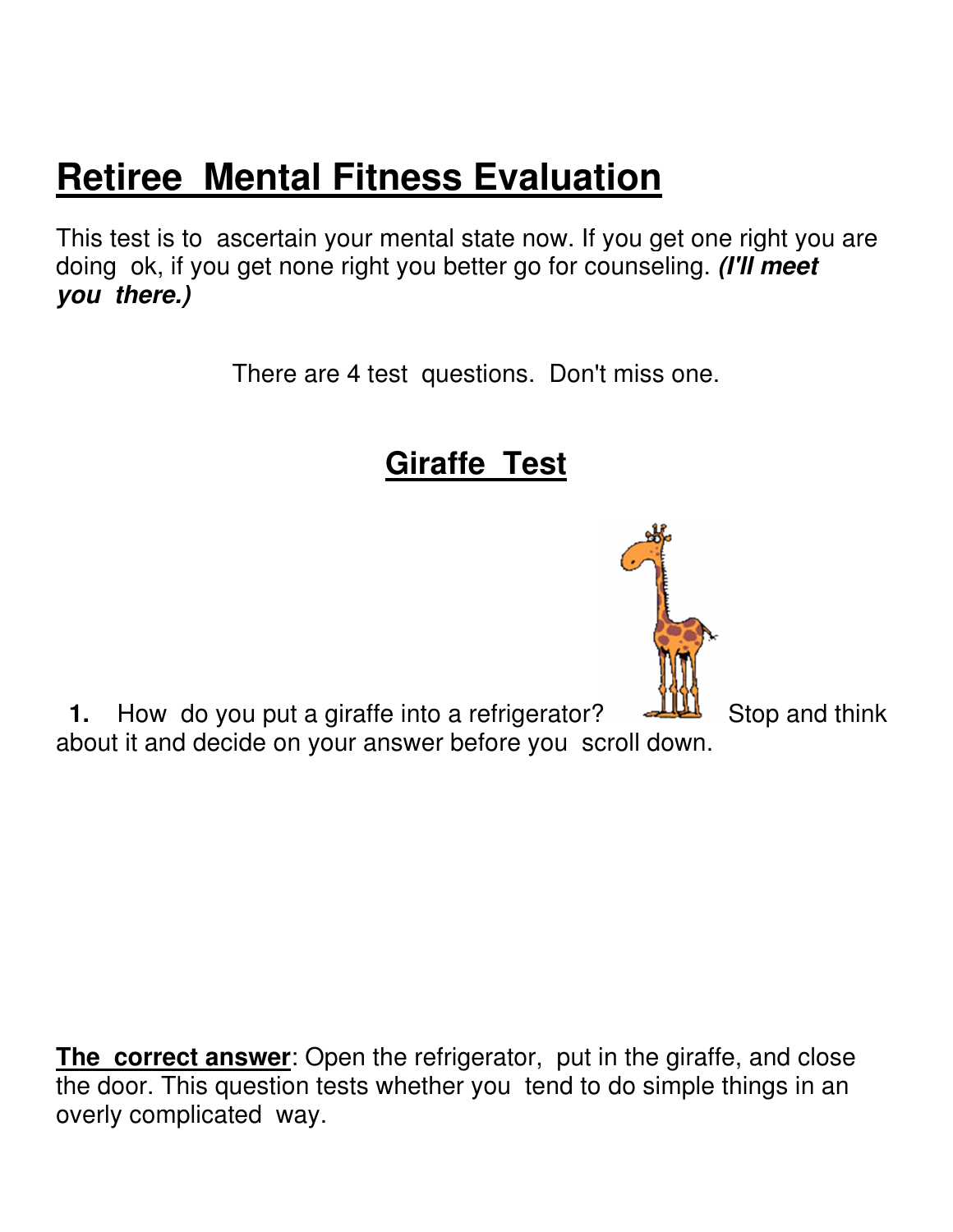## **Elephant Test**

**2.** How do you put an elephant into a refrigerator?

Did you say, Open the refrigerator, put in the elephant, and close the refrigerator? **Wrong** Answer.

**Correct Answer:** Open the refrigerator, take out the giraffe, put in the elephant and close the door. This tests your ability to think through the repercussions of your previous actions.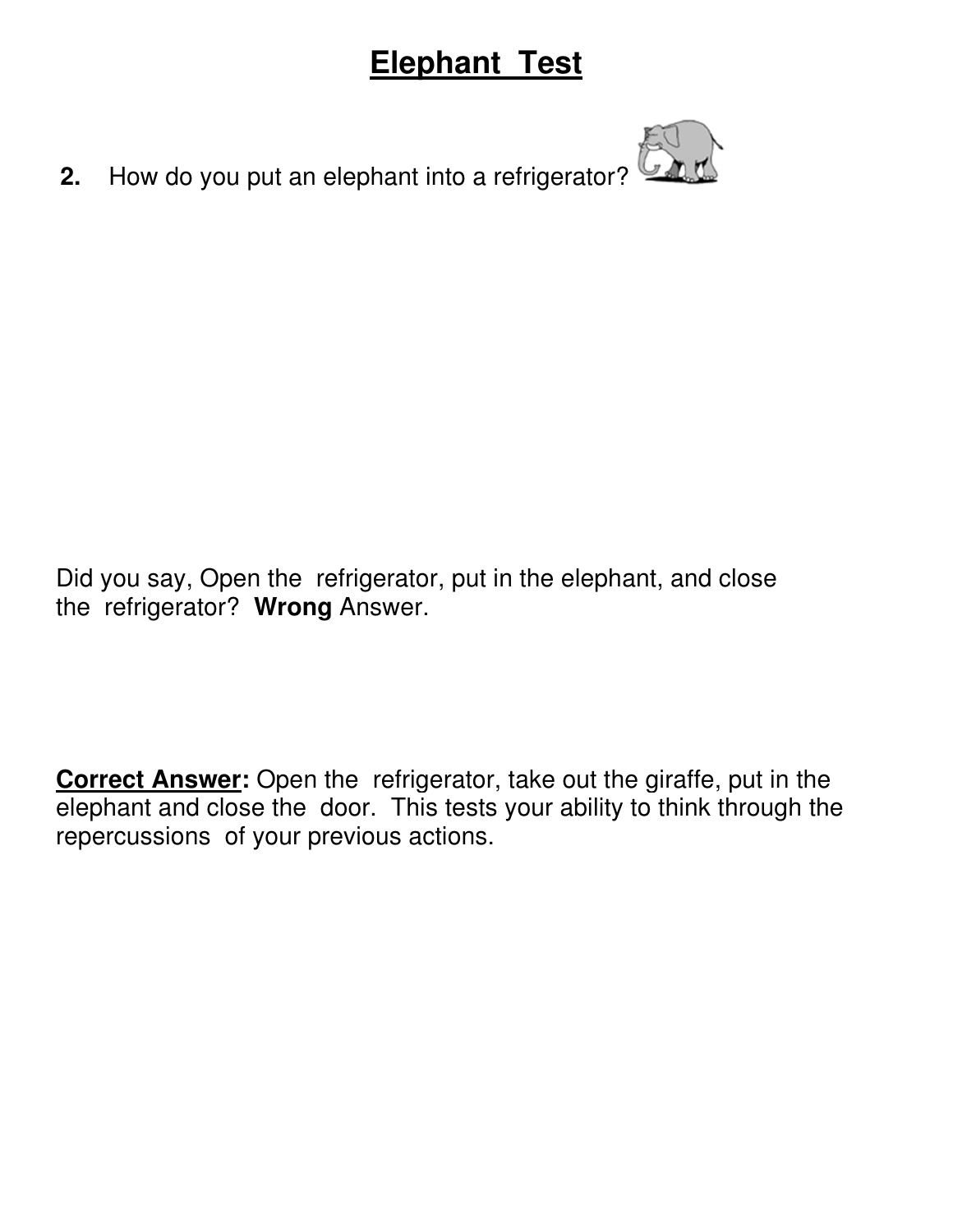## **Lion King Test**

**3.** The Lion King is hosting an Animal Conference. All the animals attend

... except one. Which animal does not attend?



Okay, even if you did not answer the first three questions correctly, you still have one more chance to show your true abilities.